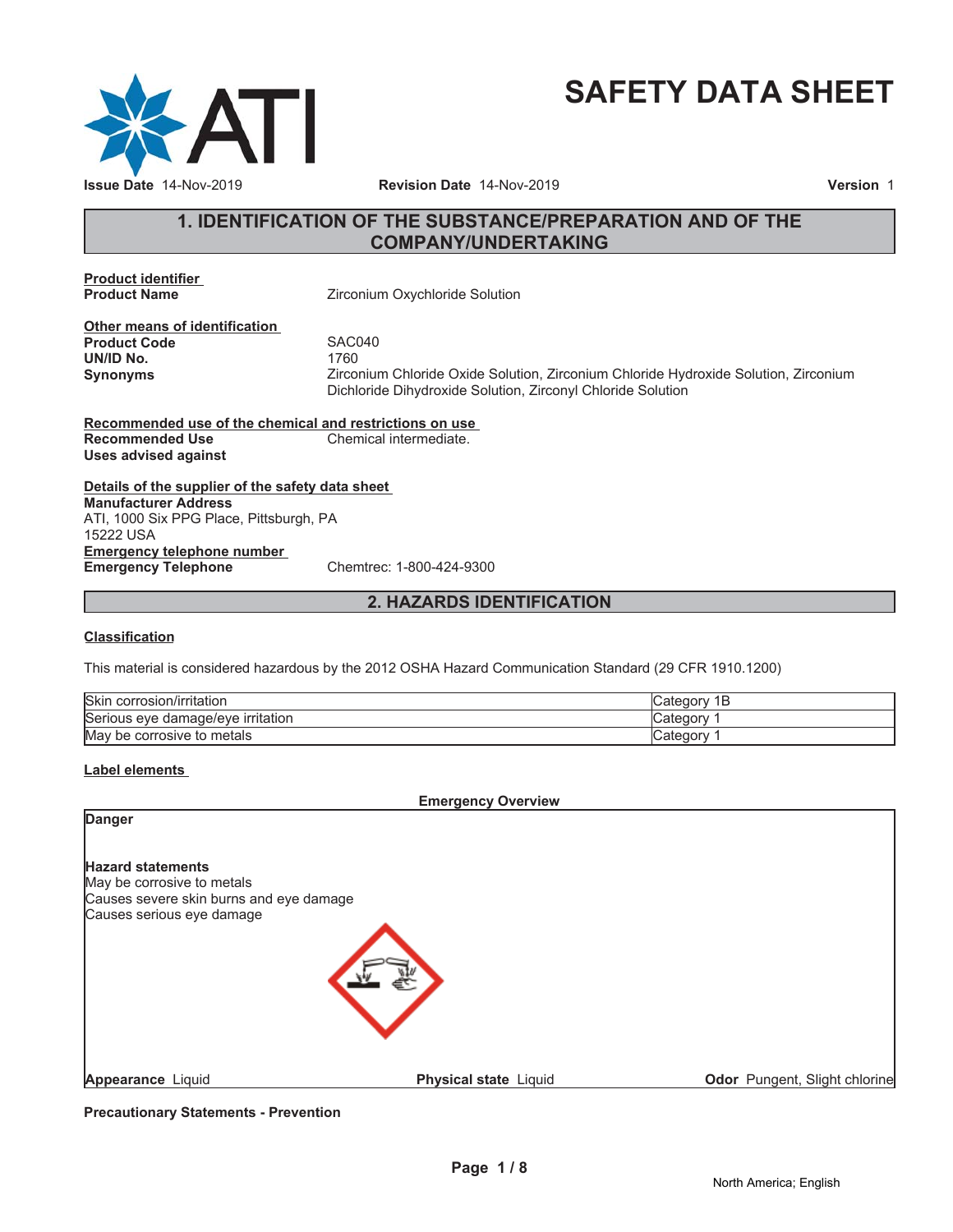Do not breathe gas/mist/vapor/spray

Wear protective gloves/protective clothing/eye protection/face protection

#### **Precautionary Statements - Response**

IF SWALLOWED: Rinse mouth. Do NOT induce vomiting. Immediately call a POISON CENTER or doctor/physician IF ON SKIN (or hair): Rinse cautiously with water for several minutes. Remove/Take off immediately all contaminated clothing.

Rinse skin with water/shower

IF INHALED: Remove victim to fresh air and keep at rest in a position comfortable for breathing

IF IN EYES: Rinse cautiously with water for several minutes. Remove contact lenses, if present and easy to do. Continue rinsing Wash contaminated clothing before reuse

\_\_\_\_\_\_\_\_\_\_\_\_\_\_\_\_\_\_\_\_\_\_\_\_\_\_\_\_\_\_\_\_\_\_\_\_\_\_\_\_\_\_\_\_\_\_\_\_\_\_\_\_\_\_\_\_\_\_\_\_\_\_\_\_\_\_\_\_\_\_\_\_\_\_\_\_\_\_\_\_\_\_\_\_\_\_\_\_\_\_\_\_\_

Absorb spillage to prevent material damage

#### **Precautionary Statements - Storage**

Store in corrosion-resistant container

#### **Precautionary Statements - Disposal**

Dispose of contents/container to an approved waste disposal plant.

#### **Hazards not otherwise classified (HNOC)** Not applicable

**Other Information** .

**3. COMPOSITION/INFORMATION ON INGREDIENTS**

**Synonyms** Zirconium Chloride Oxide Solution, Zirconium Chloride Hydroxide Solution, Zirconium Dichloride Dihydroxide Solution, Zirconyl Chloride Solution.

| <b>Chemical Name</b>       | <b>CAS No.</b> | Weight-%                                  |
|----------------------------|----------------|-------------------------------------------|
| Water                      | 7732-18-5      | ⇁<br>62<br>้ว<br>$\overline{\phantom{0}}$ |
| Zirconium Dichloride Oxide | 7699-43-6      | 35<br>25<br>$\overline{\phantom{0}}$      |
|                            |                |                                           |

| <b>4. FIRST AID MEASURES</b> |  |
|------------------------------|--|
|------------------------------|--|

|  | <b>First aid measures</b> |
|--|---------------------------|
|  |                           |

|                                                                            | E FIDE FIAUTINA MEAGUDEG                                                                                                                                   |  |
|----------------------------------------------------------------------------|------------------------------------------------------------------------------------------------------------------------------------------------------------|--|
| Note to physicians                                                         | Treat symptomatically.                                                                                                                                     |  |
| Indication of any immediate medical attention and special treatment needed |                                                                                                                                                            |  |
| <b>Symptoms</b>                                                            | May cause acute gastrointestinal effects if swallowed. Contact with skin may cause skin<br>burns. May cause breathing difficulties if inhaled.             |  |
| Most important symptoms and effects, both acute and delayed                |                                                                                                                                                            |  |
| Ingestion                                                                  | Do NOT induce vomiting. Have patient drink large quantities of water if able. Call Physician<br>immediately for further instructions.                      |  |
| <b>Inhalation</b>                                                          | IF INHALED: Remove victim to fresh air and keep at rest in a position comfortable for<br>breathing. Call a physician or poison control center immediately. |  |
| <b>Skin Contact</b>                                                        | Wash off immediately with plenty of water. Remove/Take off immediately all contaminated<br>clothing. Rinse skin with water/shower.                         |  |
| Eye contact                                                                | Flush with water for 15 minutes. See a physician.                                                                                                          |  |
|                                                                            |                                                                                                                                                            |  |

#### **5. FIRE-FIGHTING MEASURES**

#### **Suitable extinguishing media**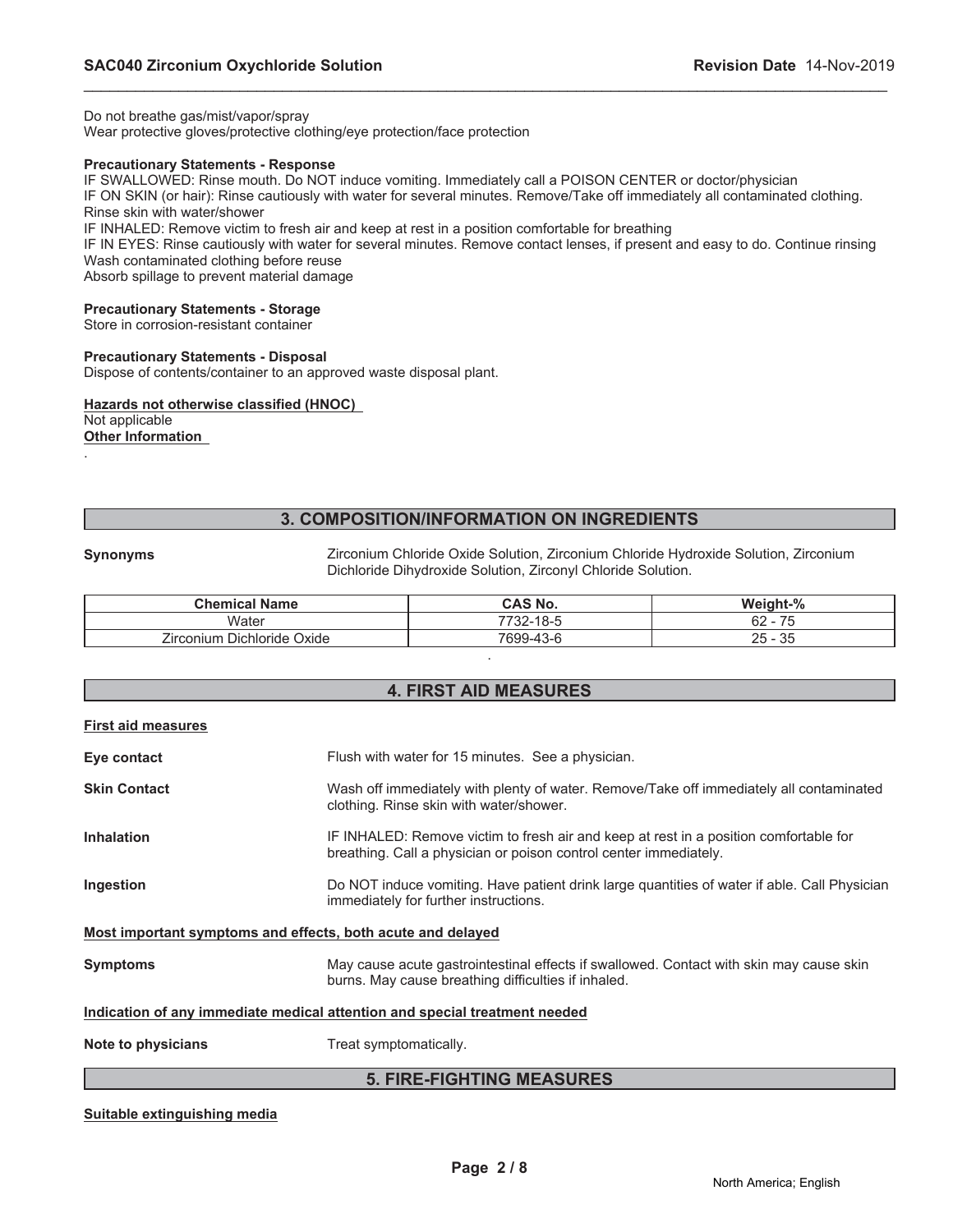Non-combustible.

**Unsuitable extinguishing media** Non-combustible.

# **Specific hazards arising from the chemical**

Non-combustible.

**Hazardous combustion products**Hydrogen chloride gas may cause respiratory and/or eye irritation.

**Explosion data Sensitivity to Mechanical Impact** None. **Sensitivity to Static Discharge** None.

#### **Protective equipment and precautions for firefighters**

Firefighters should wear self-contained breathing apparatus and full firefighting turnout gear.

#### **6. ACCIDENTAL RELEASE MEASURES**

\_\_\_\_\_\_\_\_\_\_\_\_\_\_\_\_\_\_\_\_\_\_\_\_\_\_\_\_\_\_\_\_\_\_\_\_\_\_\_\_\_\_\_\_\_\_\_\_\_\_\_\_\_\_\_\_\_\_\_\_\_\_\_\_\_\_\_\_\_\_\_\_\_\_\_\_\_\_\_\_\_\_\_\_\_\_\_\_\_\_\_\_\_

| Personal precautions, protective equipment and emergency procedures |                                                                                                                                                |  |  |  |
|---------------------------------------------------------------------|------------------------------------------------------------------------------------------------------------------------------------------------|--|--|--|
| <b>Personal precautions</b>                                         | Use personal protective equipment as required.                                                                                                 |  |  |  |
| For emergency responders                                            | Use personal protective equipment as required. Follow Emergency Response Guidebook,<br>Guide No. 154.                                          |  |  |  |
| <b>Environmental precautions</b>                                    |                                                                                                                                                |  |  |  |
| <b>Environmental precautions</b>                                    | Collect spillage to prevent release to the environment.                                                                                        |  |  |  |
| Methods and material for containment and cleaning up                |                                                                                                                                                |  |  |  |
| <b>Methods for containment</b>                                      | Prevent further leakage or spillage if safe to do so.                                                                                          |  |  |  |
| Methods for cleaning up                                             | Wash the spill location thoroughly with water. Respiratory protection may be needed. Skin<br>and eye protection should be used during cleanup. |  |  |  |

# **7. HANDLING AND STORAGE**

#### **Precautions for safe handling**

**Advice on safe handling** Handle in accordance with good industrial hygiene and safety practice. Ensure adequate ventilation, especially in confined areas.

#### **Conditions for safe storage, including any incompatibilities**

**Storage Conditions** Keep in properly labeled containers. Keep in a dry, cool and well-ventilated place. Protect from direct sunlight. Keep in corrosion resistant containers. Containers may become pressurized. Handle and open container with care.

#### **Incompatible materials** Alcohols, phenols, and amines. Rubber, coatings, and some plastics.

## **8. EXPOSURE CONTROLS/PERSONAL PROTECTION**

#### **Control parameters**

| <b>Chemical Name</b>       | <b>ACGIH TLV</b>             | <b>OSHA PEL</b>                        |
|----------------------------|------------------------------|----------------------------------------|
| Water                      |                              |                                        |
| 7732-18-5                  |                              |                                        |
| Zirconium Dichloride Oxide | STEL: $10 \text{ mg/m}^3$ Zr | TWA: 5 mg/m <sup>3</sup> $Zr$          |
| 7699-43-6                  | TWA: $5 \text{ mg/m}^3$ Zr   | (vacated) STEL: $10 \text{ mg/m}^3$ Zr |

#### **Appropriate engineering controls**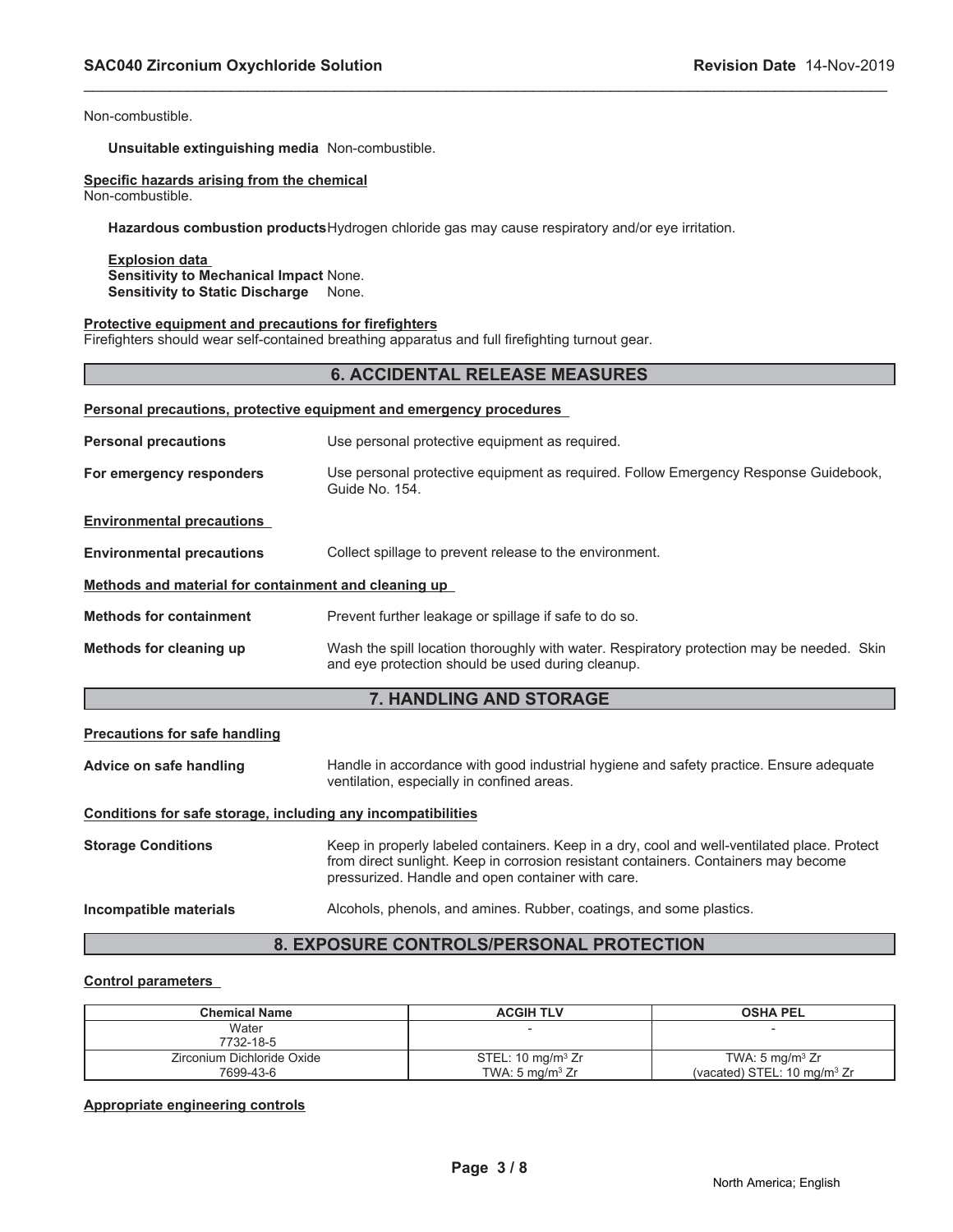| <b>Engineering Controls</b>           | Avoid generation of uncontrolled mist.                                                                                                                                                                                                                                                                                                                                 |  |  |
|---------------------------------------|------------------------------------------------------------------------------------------------------------------------------------------------------------------------------------------------------------------------------------------------------------------------------------------------------------------------------------------------------------------------|--|--|
|                                       | Individual protection measures, such as personal protective equipment                                                                                                                                                                                                                                                                                                  |  |  |
| <b>Eye/face protection</b>            | If a risk of eye injury or irritation is present, appropriate eye protection is recommended; for<br>example, tight-fitting goggles, foam-lined safety glasses, face shield, or other protective<br>equipment that shields the eyes.                                                                                                                                    |  |  |
| Skin and body protection              | Wear impervious protective clothing, including boots, gloves, lab coat, apron or coveralls,<br>as appropriate, to prevent skin contact.                                                                                                                                                                                                                                |  |  |
| <b>Respiratory protection</b>         | When gases/mists/vapors are generated and if exposure limits are exceeded or irritation is<br>experienced, proper approved respiratory protection should be worn. Positive-pressure<br>supplied air respirators may be required for high airborne contaminant concentrations.<br>Respiratory protection must be provided in accordance with current local regulations. |  |  |
| <b>General Hygiene Considerations</b> | Handle in accordance with good industrial hygiene and safety practice.                                                                                                                                                                                                                                                                                                 |  |  |
|                                       | <b>9. PHYSICAL AND CHEMICAL PROPERTIES</b>                                                                                                                                                                                                                                                                                                                             |  |  |

\_\_\_\_\_\_\_\_\_\_\_\_\_\_\_\_\_\_\_\_\_\_\_\_\_\_\_\_\_\_\_\_\_\_\_\_\_\_\_\_\_\_\_\_\_\_\_\_\_\_\_\_\_\_\_\_\_\_\_\_\_\_\_\_\_\_\_\_\_\_\_\_\_\_\_\_\_\_\_\_\_\_\_\_\_\_\_\_\_\_\_\_\_

# **9. PHYSICAL AND CHEMICAL PROPERTIES**

# **Information on basic physical and chemical properties**

| <b>Physical state</b>                                                | Liquid         |                       |                          |
|----------------------------------------------------------------------|----------------|-----------------------|--------------------------|
| Appearance                                                           | Liquid         | Odor                  | Pungent, Slight chlorine |
| Color                                                                | clear          | <b>Odor threshold</b> |                          |
| <b>Property</b>                                                      | <b>Values</b>  | Remarks • Method      |                          |
| рH                                                                   | $<$ 1          |                       |                          |
| Melting point / freezing point                                       | $-$ / $-$      |                       |                          |
| Boiling point / boiling range                                        |                |                       |                          |
| <b>Flash point</b>                                                   |                |                       |                          |
| <b>Evaporation rate</b>                                              |                |                       |                          |
| <b>Flammability (solid, gas)</b><br><b>Flammability Limit in Air</b> |                | Not flammable         |                          |
| <b>Upper flammability limit:</b>                                     |                |                       |                          |
| Lower flammability limit:                                            |                |                       |                          |
| Vapor pressure                                                       |                | Not applicable        |                          |
| Vapor density                                                        |                | Not applicable        |                          |
| <b>Specific Gravity</b>                                              | 1.4            |                       |                          |
| <b>Water solubility</b>                                              |                | Not applicable        |                          |
| Solubility in other solvents                                         |                |                       |                          |
| <b>Partition coefficient</b>                                         |                | Not applicable        |                          |
| <b>Autoignition temperature</b>                                      |                | Not applicable        |                          |
| <b>Decomposition temperature</b>                                     |                |                       |                          |
| <b>Kinematic viscosity</b>                                           |                | Not applicable        |                          |
| <b>Dynamic viscosity</b>                                             |                | Not applicable        |                          |
| <b>Explosive properties</b>                                          | Not applicable |                       |                          |
| <b>Oxidizing properties</b>                                          | Not applicable |                       |                          |
| <b>Other Information</b>                                             |                |                       |                          |
| <b>Softening point</b>                                               |                |                       |                          |
| <b>Molecular weight</b>                                              |                |                       |                          |
| <b>VOC Content (%)</b>                                               | Not applicable |                       |                          |
| <b>Density</b>                                                       |                |                       |                          |
| <b>Bulk density</b>                                                  |                |                       |                          |
|                                                                      |                |                       |                          |

# **10. STABILITY AND REACTIVITY**

**Reactivity**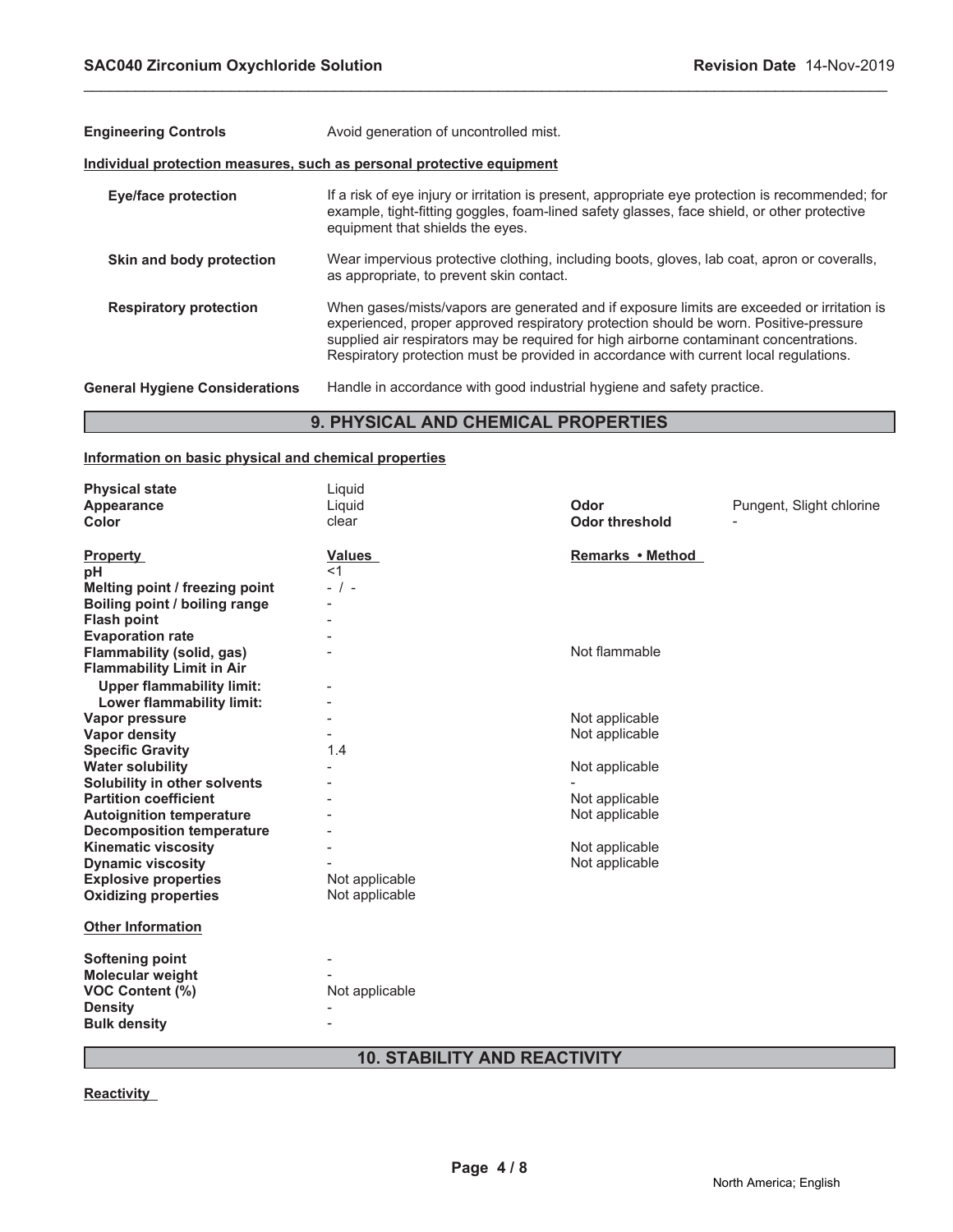Not applicable

#### **Chemical stability**

Stable under normal conditions.

#### **Possibility of Hazardous Reactions**

None under normal processing.

#### **Hazardous polymerization** Hazardous polymerization does not occur.

\_\_\_\_\_\_\_\_\_\_\_\_\_\_\_\_\_\_\_\_\_\_\_\_\_\_\_\_\_\_\_\_\_\_\_\_\_\_\_\_\_\_\_\_\_\_\_\_\_\_\_\_\_\_\_\_\_\_\_\_\_\_\_\_\_\_\_\_\_\_\_\_\_\_\_\_\_\_\_\_\_\_\_\_\_\_\_\_\_\_\_\_\_

#### **Conditions to avoid**

To avoid thermal decomposition, do not overheat.

#### **Incompatible materials**

Alcohols, phenols, and amines. Rubber, coatings, and some plastics.

#### **Hazardous Decomposition Products**

Thermal decomposition produces hydrogen chloride gas.

# **11. TOXICOLOGICAL INFORMATION**

### **Information on likely routes of exposure**

#### **Product Information**

| <b>Inhalation</b>   | Product not classified.   |  |
|---------------------|---------------------------|--|
| Eye contact         | Causes severe eye damage. |  |
| <b>Skin Contact</b> | Causes severe skin burns. |  |
| Ingestion           | Harmful if swallowed.     |  |

| <b>Chemical Name</b>       | Oral LD50     | Dermal LD50 | <b>Inhalation LC50</b> |
|----------------------------|---------------|-------------|------------------------|
| <b>Water</b>               |               |             |                        |
| 7732-18-5                  |               |             |                        |
| Zirconium Dichloride Oxide | 3500 mg/kg bw |             |                        |
| 17699-43-6                 |               |             |                        |

#### **Information on toxicological effects**

**Symptoms May cause skin burns. May cause severe upper respiratory irritation if inhaled. May cause** acute gastrointestinal effects if swallowed. May cause burning sensation or redness in the eyes.

#### **Delayed and immediate effects as well as chronic effects from short and long-term exposure**

| Acute toxicity<br><b>Skin corrosion/irritation</b> | Harmful if swallowed.<br>Causes severe skin burns. |
|----------------------------------------------------|----------------------------------------------------|
| Serious eye damage/eye irritation                  | Causes severe eye damage.                          |
| Sensitization<br>Germ cell mutagenicity            | Product not classified.<br>Product not classified. |
| Carcinogenicity                                    | Product not classified.                            |
| <b>Reproductive toxicity</b>                       | Product not classified.                            |

| <b>INGREDUCTION CONTRIGHT</b>   |                         |
|---------------------------------|-------------------------|
| <b>STOT - single exposure</b>   | Product not classified. |
| <b>STOT - repeated exposure</b> | Product not classified. |
| <b>Aspiration hazard</b>        | Product not classified. |

# **12. ECOLOGICAL INFORMATION**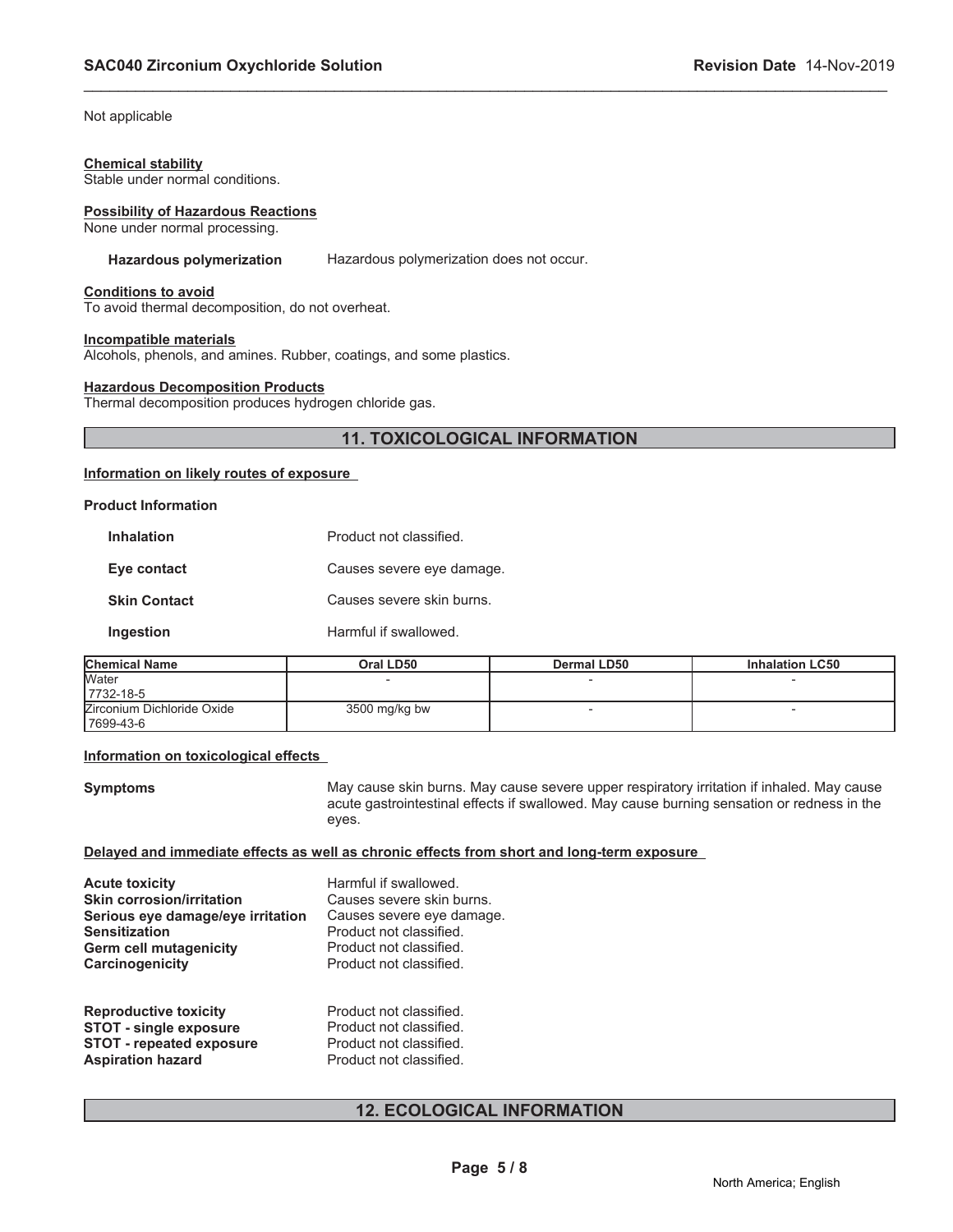#### **Ecotoxicity**

This product as shipped is not classified for aquatic toxicity.

| <b>Chemical Name</b> | Algae/aquatic plants                                                                                                                                                                                        | <b>Fish</b>                                          | <b>Toxicity to</b><br>microorganisms                                                | <b>Crustacea</b>                                                                                                    |
|----------------------|-------------------------------------------------------------------------------------------------------------------------------------------------------------------------------------------------------------|------------------------------------------------------|-------------------------------------------------------------------------------------|---------------------------------------------------------------------------------------------------------------------|
| Water<br>7732-18-5   |                                                                                                                                                                                                             |                                                      |                                                                                     |                                                                                                                     |
| 7699-43-6            | Zirconium Dichloride Oxide The 72 h EC50 of zirconium The 96 h LC50 of zirconium The 3 h EC50 of anhydrous  <br>dichloride oxide to<br>Pseudokirchnerella<br>subcapitata was 80% v/v<br>saturated solution. | dioxide to Danio rerio was<br>greater than 100 mg/L. | zirconium acetate for<br>activated sludge was greater<br>than $1000 \text{ mg/L}$ . | The 48 h EC50 of zirconium<br>dichloride oxide to Daphnia<br>magna was greater than<br>100% v/v saturated solution. |

\_\_\_\_\_\_\_\_\_\_\_\_\_\_\_\_\_\_\_\_\_\_\_\_\_\_\_\_\_\_\_\_\_\_\_\_\_\_\_\_\_\_\_\_\_\_\_\_\_\_\_\_\_\_\_\_\_\_\_\_\_\_\_\_\_\_\_\_\_\_\_\_\_\_\_\_\_\_\_\_\_\_\_\_\_\_\_\_\_\_\_\_\_

#### **Other adverse effects**

# **13. DISPOSAL CONSIDERATIONS Waste treatment methods Disposal of wastes Disposal should be in accordance with applicable regional, national and local laws and** regulations. **Contaminated packaging** Disposal should be in accordance with applicable regional, national and local laws and regulations.

#### **14. TRANSPORT INFORMATION**

| DOT                                              | Regulated                                        |
|--------------------------------------------------|--------------------------------------------------|
| UN/ID No.                                        | 1760                                             |
| Proper shipping name                             | Corrosive liquid, n.o.s. (Zirconium Oxychloride) |
| <b>Hazard Class</b>                              | 8                                                |
| <b>Packing Group</b>                             | Ш                                                |
| <b>Special Provisions</b>                        | B2, IB2, T11, TP2, TP27                          |
| <b>Emergency Response Guide</b><br><b>Number</b> | 154                                              |
|                                                  |                                                  |

# **15. REGULATORY INFORMATION**

| Complies |
|----------|
| Complies |
| Complies |
| Complies |
| Complies |
| Complies |
| Complies |
| Complies |
|          |

#### **Legend:**

 **TSCA** - United States Toxic Substances Control Act Section 8(b) Inventory

 **DSL/NDSL** - Canadian Domestic Substances List/Non-Domestic Substances List

 **EINECS/ELINCS** - European Inventory of Existing Chemical Substances/European List of Notified Chemical Substances

 **ENCS** - Japan Existing and New Chemical Substances

 **IECSC** - China Inventory of Existing Chemical Substances

 **KECL** - Korean Existing and Evaluated Chemical Substances

 **PICCS** - Philippines Inventory of Chemicals and Chemical Substances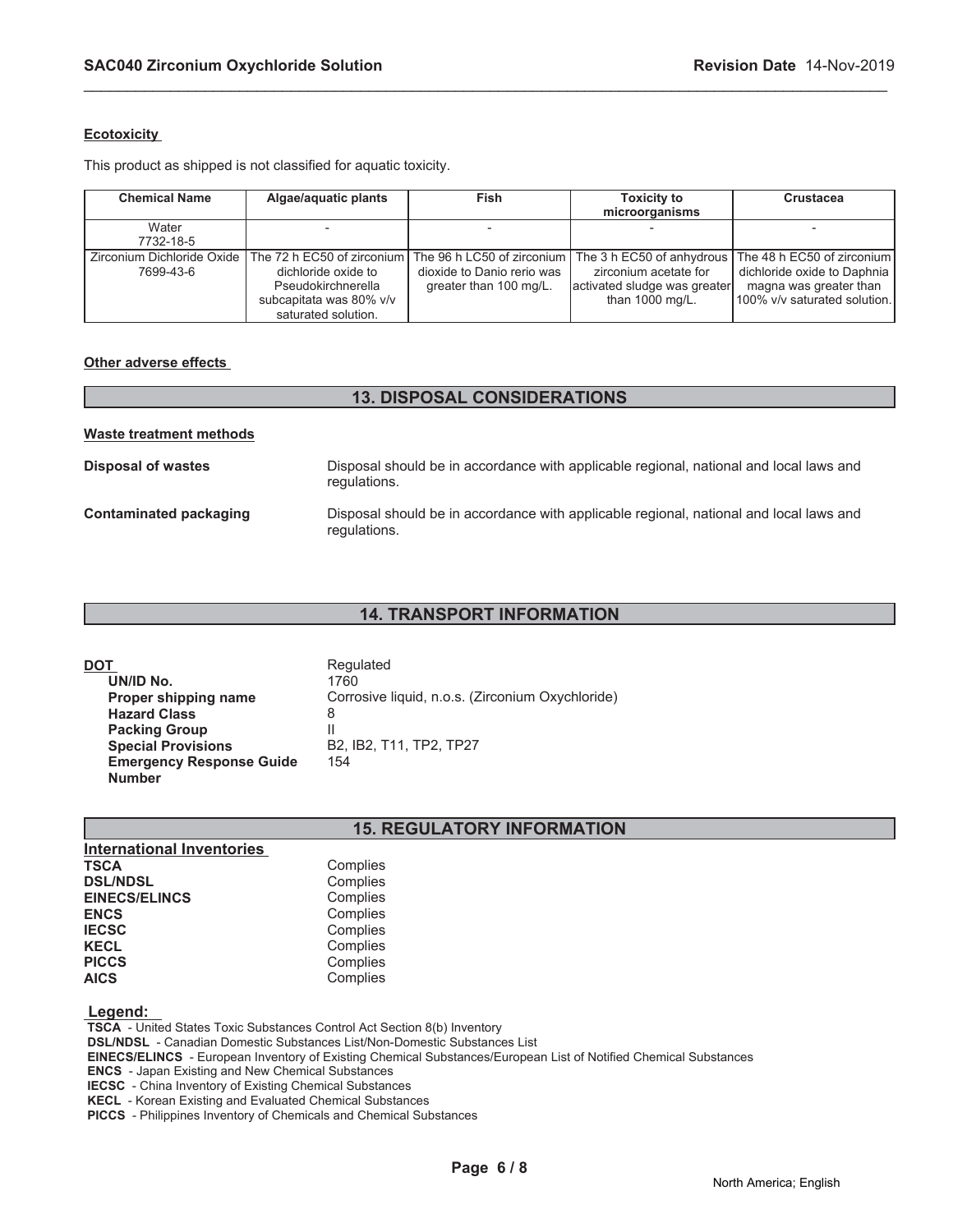**AICS** - Australian Inventory of Chemical Substances

#### **US Federal Regulations**

#### **SARA 313**

Section 313 of Title III of the Superfund Amendments and Reauthorization Act of 1986 (SARA). This product does not contain any chemicals which are subject to the reporting requirements of the Act and Title 40 of the Code of Federal Regulations, Part 372

\_\_\_\_\_\_\_\_\_\_\_\_\_\_\_\_\_\_\_\_\_\_\_\_\_\_\_\_\_\_\_\_\_\_\_\_\_\_\_\_\_\_\_\_\_\_\_\_\_\_\_\_\_\_\_\_\_\_\_\_\_\_\_\_\_\_\_\_\_\_\_\_\_\_\_\_\_\_\_\_\_\_\_\_\_\_\_\_\_\_\_\_\_

| SARA 311/312 Hazard Categories    |     |
|-----------------------------------|-----|
| Acute health hazard               | Yes |
| <b>Chronic Health Hazard</b>      | No  |
| Fire hazard                       | No  |
| Sudden release of pressure hazard | No  |
| <b>Reactive Hazard</b>            | N٥  |

#### **CWA (Clean Water Act)**

This product does not contain any substances regulated as pollutants pursuant to the Clean Water Act (40 CFR 122.21 and 40 CFR 122.42)

#### **CERCLA**

This material, as supplied, does not contain any substances regulated as hazardous substances under the Comprehensive Environmental Response Compensation and Liability Act (CERCLA) (40 CFR 302) or the Superfund Amendments and Reauthorization Act (SARA) (40 CFR 355). There may be specific reporting requirements at the local, regional, or state level pertaining to releases of this material

#### **US State Regulations**

### **California Proposition 65**

This product does not contain any Proposition 65 chemicals

#### **U.S. State Right-to-Know Regulations**

| <b>Chemical Name</b>       | <b>New Jersey</b> | <b>Massachusetts</b> | Pennsylvania |
|----------------------------|-------------------|----------------------|--------------|
| Water                      |                   |                      |              |
| 7732-18-5                  |                   |                      |              |
| Zirconium Dichloride Oxide |                   |                      |              |
| 7699-43-6                  |                   |                      |              |

#### **U.S. EPA Label Information**

**EPA Pesticide Registration Number** Not applicable

| <b>16. OTHER INFORMATION</b>      |                         |                           |                                                                                                                            |                                                     |
|-----------------------------------|-------------------------|---------------------------|----------------------------------------------------------------------------------------------------------------------------|-----------------------------------------------------|
| <b>NFPA</b>                       | <b>Health hazards 1</b> | <b>Flammability 0</b>     | Instability 0                                                                                                              | <b>Physical and Chemical</b><br><b>Properties -</b> |
| <b>HMIS</b>                       | <b>Health hazards 2</b> | <b>Flammability 0</b>     | <b>Physical hazards</b> 0                                                                                                  | Personal protection X                               |
| <b>Chronic Hazard Star Legend</b> |                         | * = Chronic Health Hazard |                                                                                                                            |                                                     |
| <b>Issue Date</b>                 | 14-Nov-2019             |                           |                                                                                                                            |                                                     |
| <b>Revision Date</b>              | 14-Nov-2019             |                           |                                                                                                                            |                                                     |
| <b>Revision Note</b>              |                         |                           |                                                                                                                            |                                                     |
| Updated to comply with GHS        |                         |                           |                                                                                                                            |                                                     |
| Note:                             |                         |                           |                                                                                                                            |                                                     |
|                                   |                         |                           | The information provided in this safety data sheet is correct to the best of our knowledge, information and belief at the  |                                                     |
|                                   |                         |                           | date of its publication. The information given is designed only as a guidance for safe handling, use, processing, storage, |                                                     |

**transportation, disposal and release and is not to be considered a warranty or quality specification. The information relates only to the specific material designated and may not be valid for such material used in combination with any other materials or in any process, unless specified in the text.**

#### **End of Safety Data Sheet**